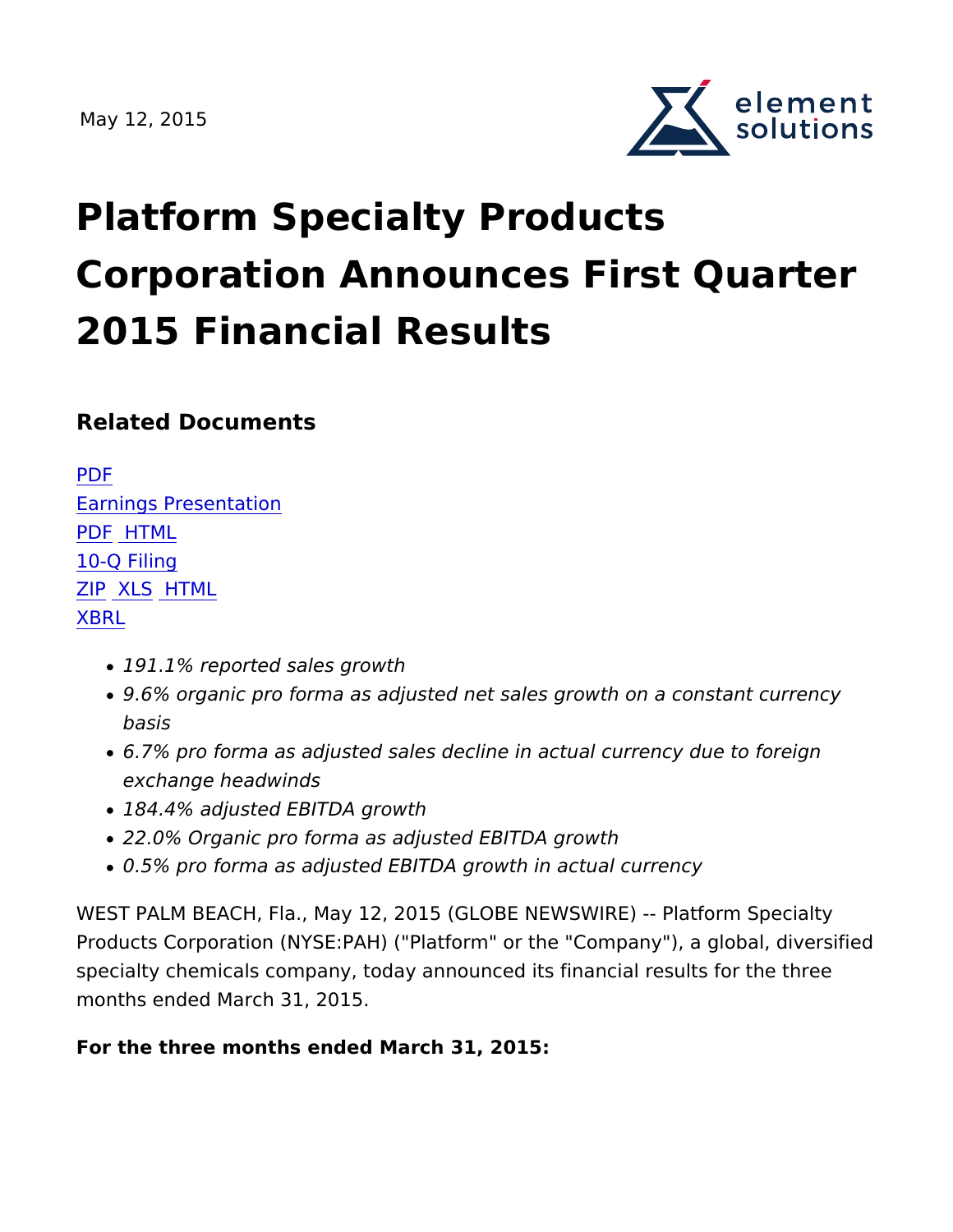- Net sales for the quarter increased 191.1% to \$534.8 million compared to \$183.7 million in the first quarter of 2014. On a pro forma as adjusted basis net sales declined 6.7% from \$666.7 million to \$622.3 million, attributable primarily to foreign exchange headwinds. On a constant currency basis, pro forma as adjusted net sales were up 9.6% year-over-year.
	- $\circ$  Performance Applications segment (which was previously reported as separate Performance Materials and Graphic Solutions segments and now includes all MacDermid operations – see note at the end of this press release): Sales declined 1.9% to \$180.3 million from \$183.7 million in the first quarter of 2014. On a constant currency basis, sales for this segment grew 5.9% or \$10.0 million.
	- $\circ$  Agricultural Solutions segment (which was previously reported as AgroSolutions – see note at the end of this press release): Pro forma as adjusted sales declined by 8.5% from \$483.0 million in the first quarter of 2014 to \$442.0 million. On a constant currency basis, pro forma as adjusted sales grew 11.2% or \$44.3 million.
- Pro forma as adjusted EBITDA for the quarter rose 0.5% to \$134.6 million compared to \$133.9 million from the year-prior period. On a constant currency basis, pro forma as adjusted EBITDA increased 22.0% year-over-year.
	- $\circ$  Pro forma as adjusted EBITDA margin was 21.6% compared to a margin of 20.8% in the year-ago period.
- Reported net loss increased to (\$26.3) million, compared to (\$5.9) million for the same period in 2014. On a pro forma as adjusted basis net income rose 12.8% from \$41.2 million to \$46.5 million and pro forma as adjusted net income attributable to common shareholders was also up 13.0% to \$46.4 million.
- Reported diluted loss per share was  $$(0.14)$  against  $$(0.07)$  in Q1 2014
- As adjusted diluted earnings per share were \$0.21, compared to \$0.18 per adjusted diluted earnings per share in the same period of 2014.
- Pro forma as adjusted recurring free cash flow of  $$(2.1)$  million, or  $$(0.01)$  per adjusted diluted share. This was driven by a significant working capital outflow associated with our agricultural solutions business.

Daniel H. Leever, Platform's Chief Executive Officer, commented, "We had a busy yet exciting start to 2015 as we completed the Arysta acquisition and rapidly began integrating our Agricultural Solutions businesses. Our efforts have already resulted in meaningful synergies, and our strategy to focus on specialty crops in niche sectors enabled us to outperform the sector this quarter. We believe our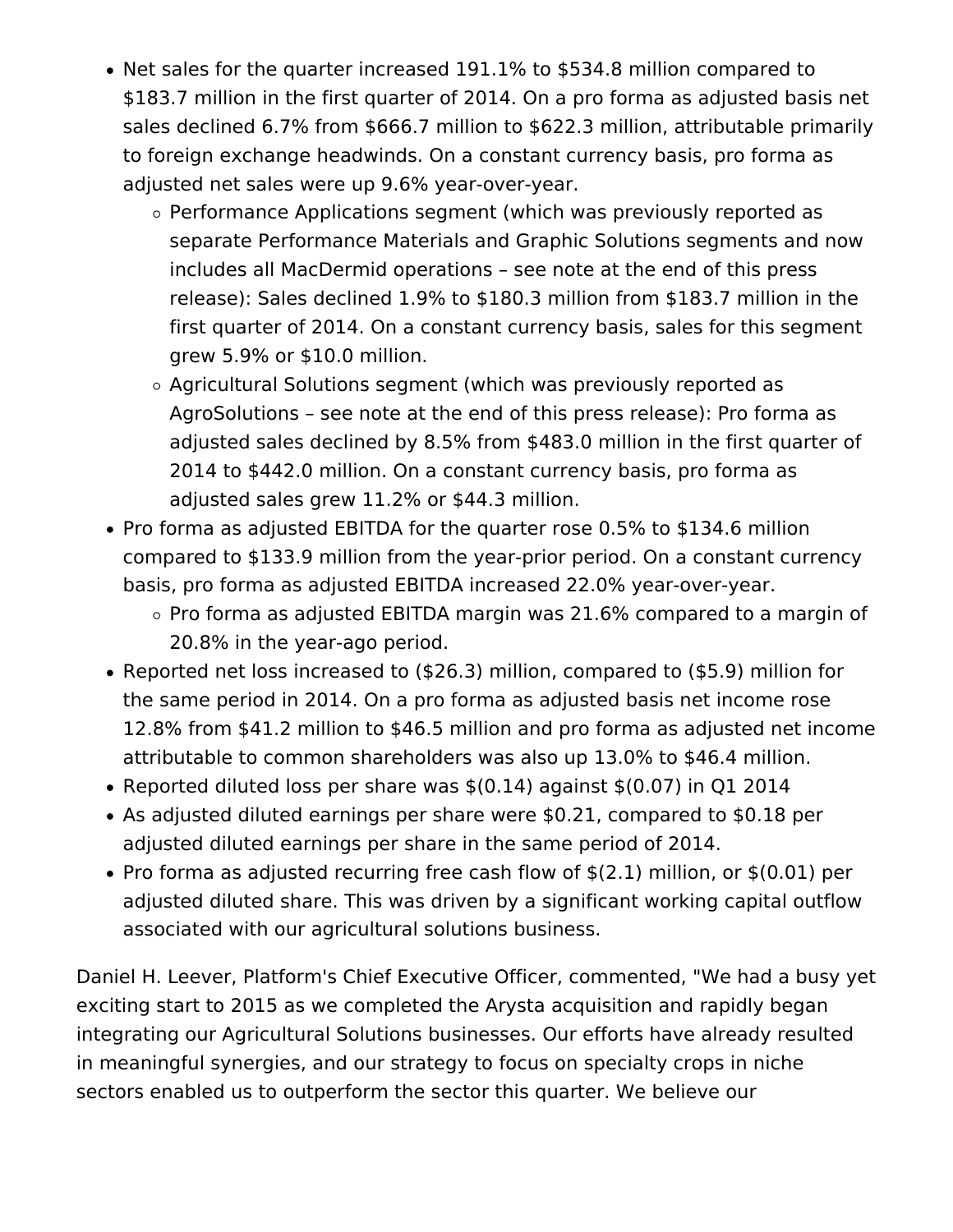consolidated double-digit, constant currency growth and strong margin performance is a clear indicator of the momentum and strength we possess across our business lines. While currency remains a substantial headwind, we are actively working to mitigate these pressures. Our strong sales pipeline keeps us on track to meet our 2015 targets and we remain laser focused on driving cash flow generation."

Frank J. Monteiro, Platform's Chief Financial Officer, added, "We are extremely pleased with our financial performance this quarter, especially in the context of a challenging agrochemical industry landscape and currency headwinds. The underlying health of our business is evident from our double-digit constant currency growth. Our strong operating performance is attributable to robust sales of our high margin products in the agrochemical business and healthy demand for products within our Electronic Solutions end market."

Wayne Hewett, Platform's President, noted, "The steps we took this quarter to solidify our management infrastructure and bring together our agrochemicals businesses lay the foundation for our long-term growth and success. Our integration work proceeds steadily, and we believe we have direct line of sight to our targeted \$80 million of synergies over the next three years. We expect to realize in excess of \$20 million of synergies in the P&L in 2015."

In the first quarter of 2015, Platform closed its acquisition of Arysta LifeScience Limited ("Arysta"). The Company also completed several financings related to this acquisition. These consisted of raising \$2.1 billion in debt funding, including an aggregate of approximately \$1.5 billion in U.S. dollar and Euro denominated bonds and approximately \$750 million of new incremental credit facilities.

The Company has presented both U.S. GAAP and adjusted financials to better provide investors with measures that allow them to more readily compare the performance of the Company. These adjusted amounts aim to provide investors insight into the cash generated from operations after taking into consideration reinvestment in the business for Free Cash Flow, Recurring Free Cash Flow, and Adjusted EBITDA.

Please note: (1) The "pro forma as adjusted" numbers outlined above are aimed at enabling a proper comparison of Platform's financial results between the first quarter of 2014 and the first quarter of 2015. These numbers include certain adjustments made to both periods and assume that Platform owned all acquired businesses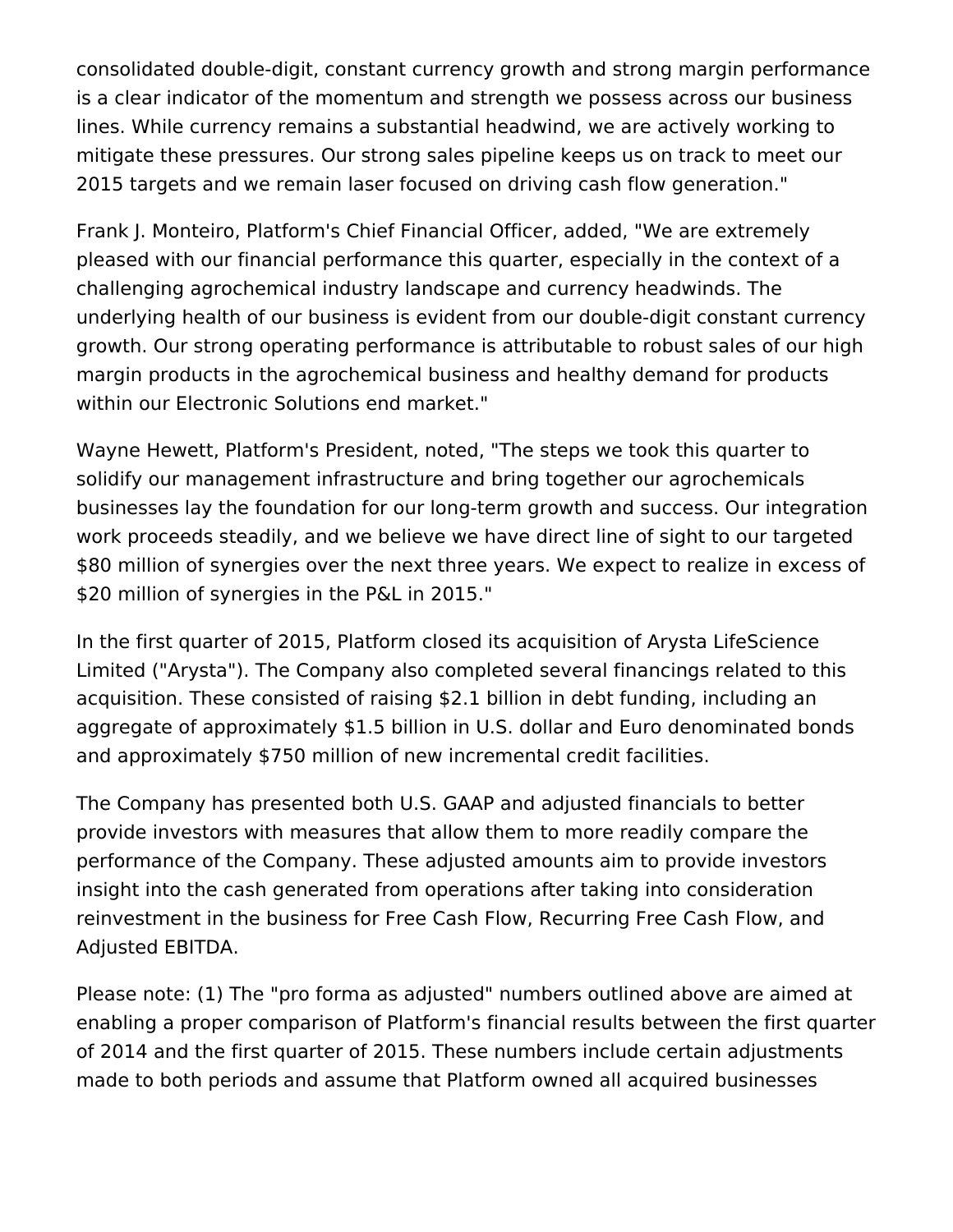(Arysta, the AgroSolutions business of Chemtura Corporation ("CA S.A., including its agrochemical business, Agriphar ("Agriphar") f both periods. The adjustments to Platform's reported numbers are financial tables included in this press release. The Company beliforma as adjusted" format provides a more complete understandin operational results and a meaningful comparison of its performan periods.

(2) In this first quarter 2015, Platform completed certain changes organizational structure, which resulted in the re-classification o business segments, Performance Materials, Graphic Solutions and into two reportable business segments, Performance Applications Solutions. Platform has re-organized and re-branded its operation its Performance Materials and Graphic Solutions segments into th Applications segment. This segment now includes all MacDermid o Platform also re-branded AgroSolutions into the Agricultural Solu which now aggregates Platform's acquired businesses (Arysta, CA The results indicated in this press release reflect this new report structure.

#### Conference Call

Platform will host a webcast/dial-in conference call to discuss its financial results at 8:00 a.m. (Eastern Time) on Tuesday, May 12, on the call will include Daniel H. Leever, Chief Executive Officer. President, Frank J. Monteiro, Chief Financial Officer, and Benjam President, Corporate Development, Finance and Investor Relation

To listen to the call by telephone, please dial (855) 357-3116 (do 365-2867 (international) and provide the Conference ID: 27241592 simultaneously webwaws t.platformspecialtyproductsepbany of the call and webcast will be available for three weeks shortly after completion a[t www.platformspecialtyprod](http://globenewswire.com/Tracker?data=SxMp2SHmL-cCm1zky85KcFCEJEQNBksiHCyengBEZfhdoymuXb9abEcMoutfsa7H6zVFinFpDXFdvIcVTd7Z_cmIimjuBIlcxflQ2TCPYhNkqQwG03uovFhKXN9jSbHx)ucts.com .

#### About Platform

Platform is a global, diversified producer of high-technology spec provider of technical services. The business involves the formula range of solutions-oriented specialty chemicals, which are sold ir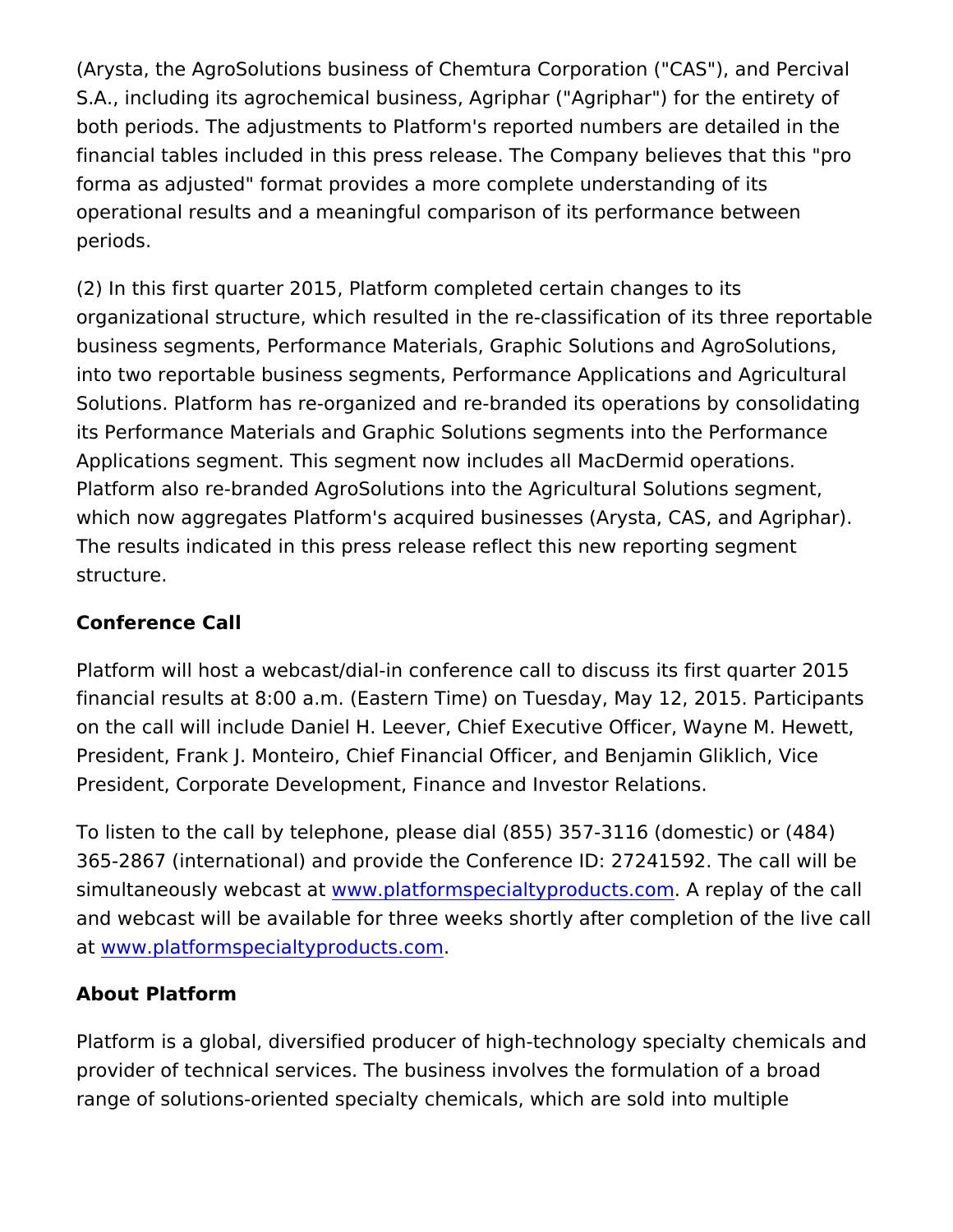industries, including agrochemical, animal health, electronics, gr and offshore oil production and drilling. More information on Plat [www.platformspecialtypro](http://www.platformspecialtyproducts.com/)ducts.com .

#### Forward-Looking Statements

This release is intended to qualify for the safe harbor from liability Private Securities Litigation Reform Act of 1995 as it contains "for statements" within the meaning of the federal securities laws, wh statements regaPdanform's adjusted earnings per share, expected revenue, the outlook for Platform's markets and the demand for it estimated sales, segment earnings, net interest expense, income restructuring and other charges, cash flows from operations, cons growth, free cash flow, future revenues and gross operating and a margin improvement requirement and expansion, organic net sales debt covenants, the success of new product introductions, growth expenses, the impact of commodities and currencies and Platform manage its risk in these areas, and the impact of acquisitions, di restructuring and other unusual items, including Platform's ability complete as well as integrate and obtain the anticipated results a its consummated and future acquisitions. These projections and s based on management's estimates and assumptions with respect to and financial performance, and are believed to be reasonable, tho difficult to predict. Actual results could differ materially from tho result of certain factors. A discussion of factors that could cause included in Platform's periodic and other reports filed with the Se Exchange Commission, including Platform's annual report on Form year ended December 31, 2014. Platform undertakes no obligation forward-looking statements, whether as a result of new information otherwise.

#### FINANCIAL TABLES TO FOLLOW

PLATFORM SPECIALTY PRODUCTS CORPORATION CONDENSED CONSOLIDATED BALANCE SHEETS (Unaudited)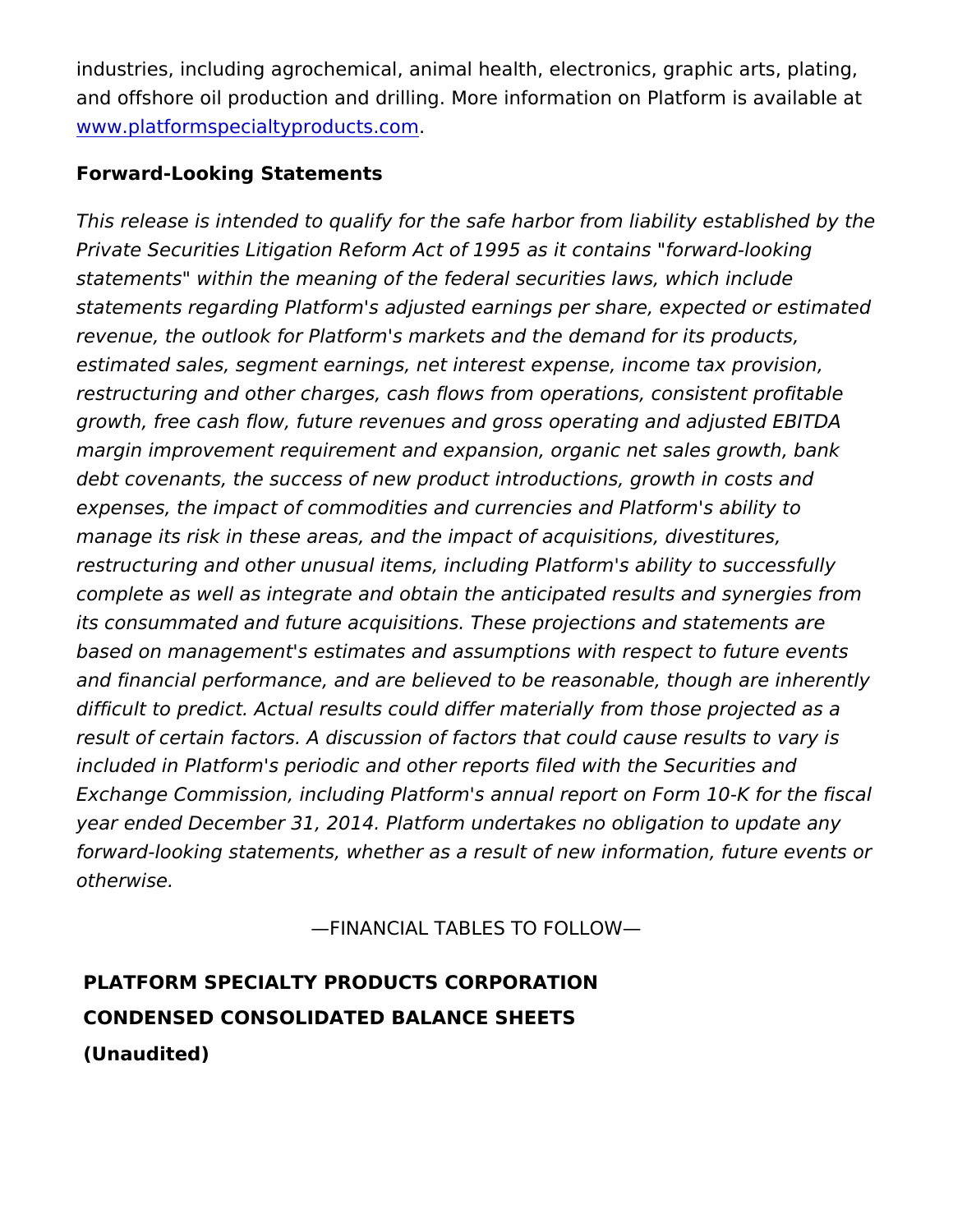### **March 31, 2015 December 31, 2014**

#### **Assets**

| Cash & cash equivalents                                                                                                                            | \$297,262 | \$397,280 |
|----------------------------------------------------------------------------------------------------------------------------------------------------|-----------|-----------|
| Restricted cash                                                                                                                                    |           | 599,946   |
| Accounts receivable, net of allowance for<br>doubtful accounts of \$10,795 and \$9,598<br>at March 31, 2015 and December 31,<br>2014, respectively | 1,059,312 | 327,346   |
| Inventories                                                                                                                                        | 460,944   | 205,843   |
| Prepaid expenses & other current assets                                                                                                            | 163,782   | 47,954    |
| <b>Total current assets</b>                                                                                                                        | 1,981,300 | 1,578,369 |
|                                                                                                                                                    |           |           |
| Property, plant & equipment, net                                                                                                                   | 279,958   | 174,958   |
| Goodwill                                                                                                                                           | 2,908,937 | 1,405,294 |
| Intangible assets, net                                                                                                                             | 2,769,566 | 1,341,480 |
| Other assets                                                                                                                                       | 128,103   | 57,420    |
| <b>Total assets</b>                                                                                                                                | 8,067,864 | 4,557,521 |
| <b>Liabilities &amp; Stockholders' Equity</b>                                                                                                      |           |           |
| Accounts payable                                                                                                                                   | 408,348   | 106,671   |
| Accrued salaries, wages and employee<br>benefits                                                                                                   | 38,835    | 31,319    |
| Revolving credit facilities                                                                                                                        | 173,250   |           |
| Current portion of long-term debt                                                                                                                  | 20,801    | 15,071    |
| Accrued income taxes payable                                                                                                                       | 27,503    | 16,668    |
| Accrued acquisition payable                                                                                                                        | 4,244     | 14,278    |
| Accrued customers rebates and sales<br>incentives                                                                                                  | 105,878   | 9,932     |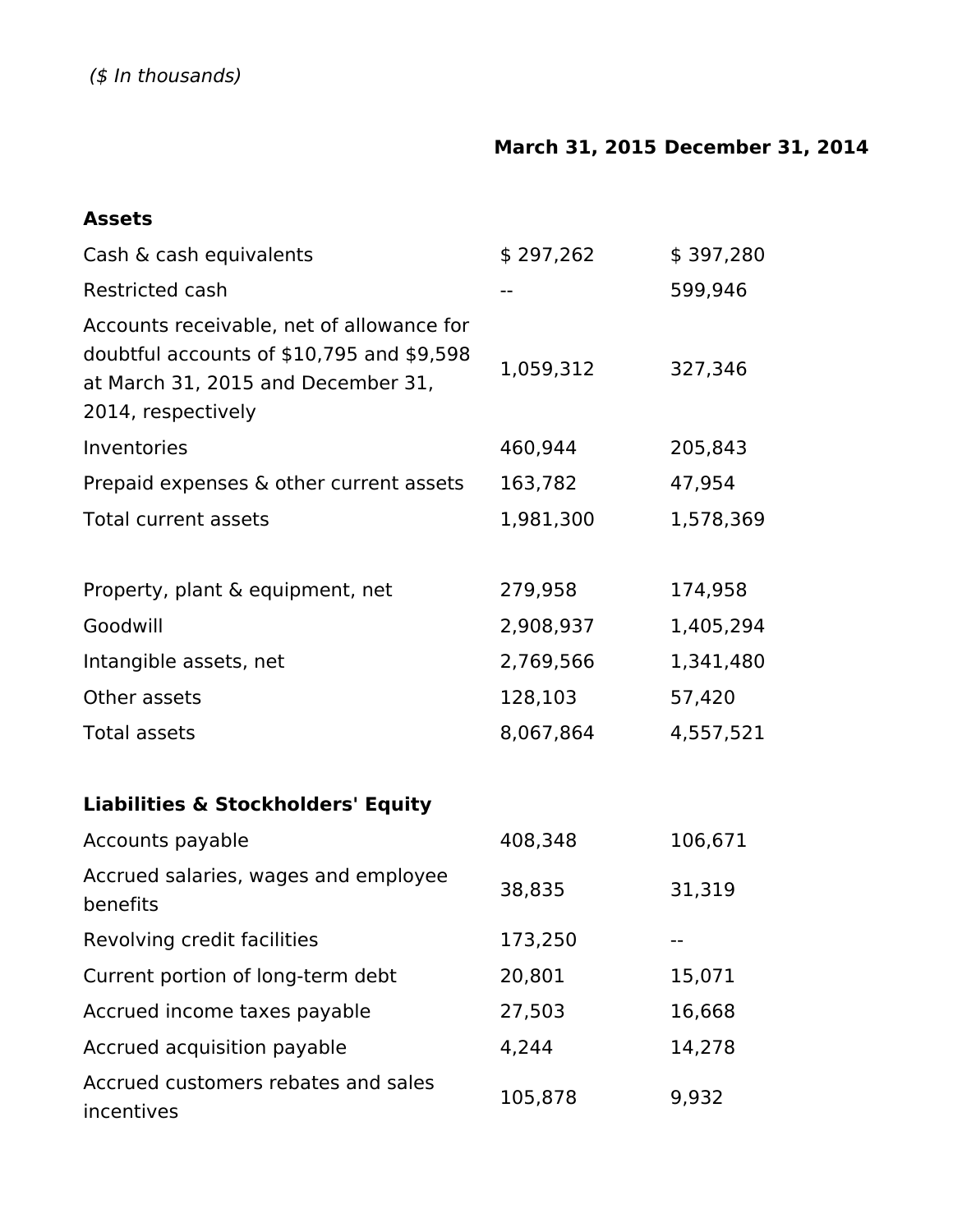| <b>Factored liabilities</b>                                                                                                                                                                                                                          | 89,925     |            |
|------------------------------------------------------------------------------------------------------------------------------------------------------------------------------------------------------------------------------------------------------|------------|------------|
| Other current liabilities                                                                                                                                                                                                                            | 129,591    | 48,664     |
| <b>Total current liabilities</b>                                                                                                                                                                                                                     | 998,375    | 242,603    |
|                                                                                                                                                                                                                                                      |            |            |
| Long-term debt                                                                                                                                                                                                                                       | 3,424,418  | 1,400,823  |
| Long-term deferred income taxes                                                                                                                                                                                                                      | 647,162    | 202,292    |
| Long term contingent consideration                                                                                                                                                                                                                   | 66,600     | 63,900     |
| Long-term retirement benefits                                                                                                                                                                                                                        | 45,612     | 38,845     |
| Other long-term liabilities                                                                                                                                                                                                                          | 113,092    | 56,460     |
| <b>Total liabilities</b>                                                                                                                                                                                                                             | 5,295,259  | 2,004,923  |
| Commitments and contingencies                                                                                                                                                                                                                        |            |            |
| Convertible Series B preferred shares                                                                                                                                                                                                                | 645,900    |            |
| <b>Stockholders' Equity</b>                                                                                                                                                                                                                          |            |            |
| Preferred shares (2,000,000 designated as<br>Series A), 5,000,000 shares authorized at<br>March 31, 2015 and December 31, 2014,<br>respectively; 2,000,000 shares issued and<br>outstanding at March 31, 2015 and<br>December 31, 2014, respectively | 20         | 20         |
| Common shares, 400,000,000 shares<br>authorized, 192,221,572 and 182,066,980<br>shares issued and outstanding at March<br>31, 2015 and December 31, 2014,<br>respectively                                                                            | 1,902      | 1,901      |
| Additional paid-in capital                                                                                                                                                                                                                           | 2,814,307  | 2,812,375  |
| <b>Accumulated deficit</b>                                                                                                                                                                                                                           | (250, 829) | (224, 130) |
| Accumulated other comprehensive loss                                                                                                                                                                                                                 | (547, 827) | (130, 565) |
| Total stockholders' equity                                                                                                                                                                                                                           | 2,017,573  | 2,459,601  |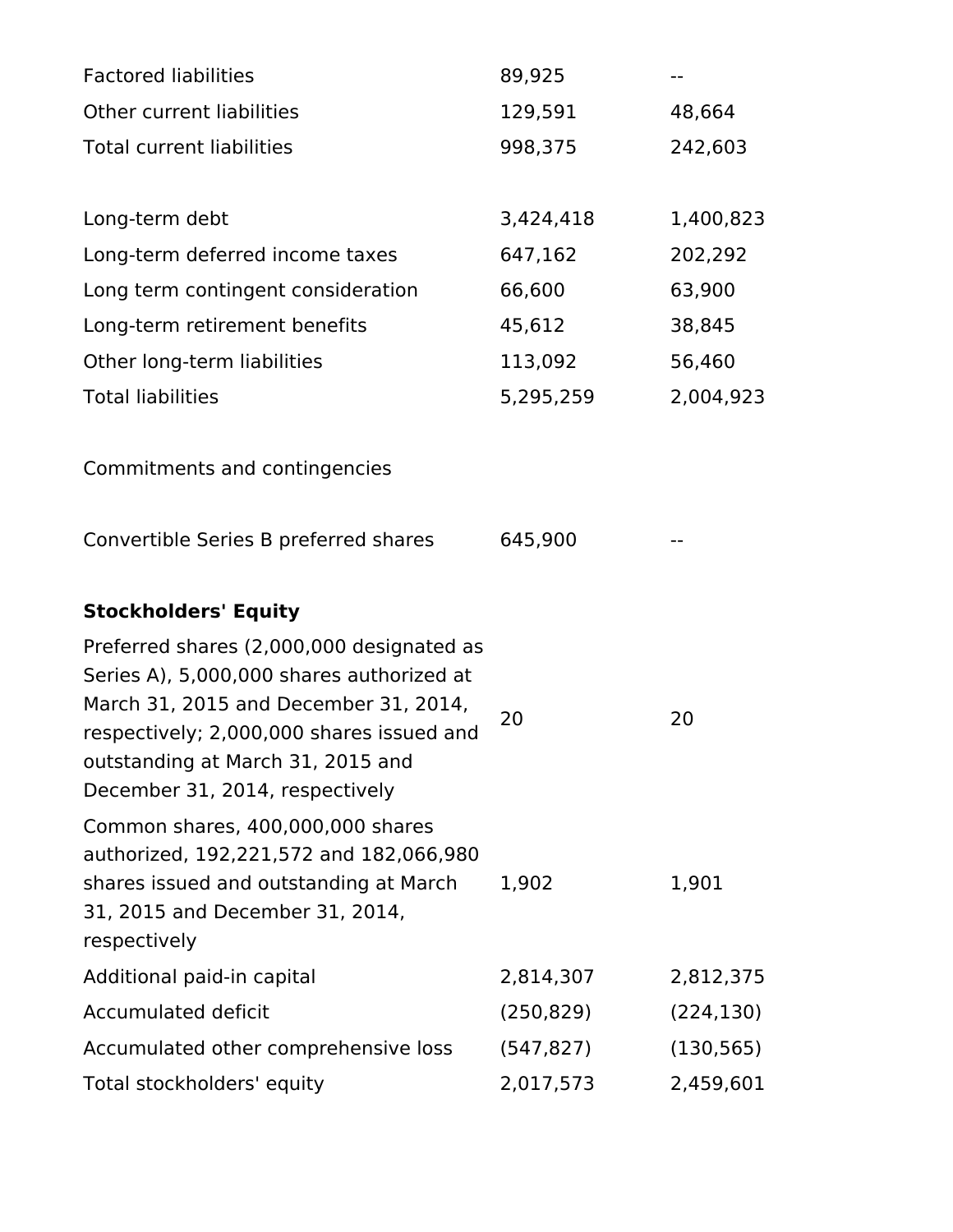| Non-controlling interests                  | 109,132     | 92,997      |
|--------------------------------------------|-------------|-------------|
| Total equity                               | 2,126,705   | 2,552,598   |
|                                            |             |             |
| Total liabilities and stockholders' equity | \$8,067,864 | \$4,557,521 |

### **PLATFORM SPECIALTY PRODUCTS CORPORATION CONDENSED CONSOLIDATED STATEMENTS OF OPERATIONS (Unaudited)**

 *(\$ In thousands, except per share amounts)*

|                                                | <b>Three Months Ended</b> |           |  |
|------------------------------------------------|---------------------------|-----------|--|
|                                                | March 31,                 | March 31, |  |
|                                                | 2015                      | 2014      |  |
| Net sales                                      | \$534,826                 | \$183,726 |  |
| Cost of sales                                  | 327,674                   | 99,504    |  |
| Gross profit                                   | 207,152                   | 84,222    |  |
| Operating expenses:                            |                           |           |  |
| Selling, technical, general and administrative | 190,398                   | 74,032    |  |
| Research and development                       | 12,926                    | 6,198     |  |
| Restructuring                                  | 1,634                     |           |  |
| Total operating expenses                       | 204,958                   | 80,230    |  |
| Operating profit                               | 2,194                     | 3,992     |  |
| Other (expense) income:                        |                           |           |  |
| Interest, net                                  | (39, 383)                 | (7, 742)  |  |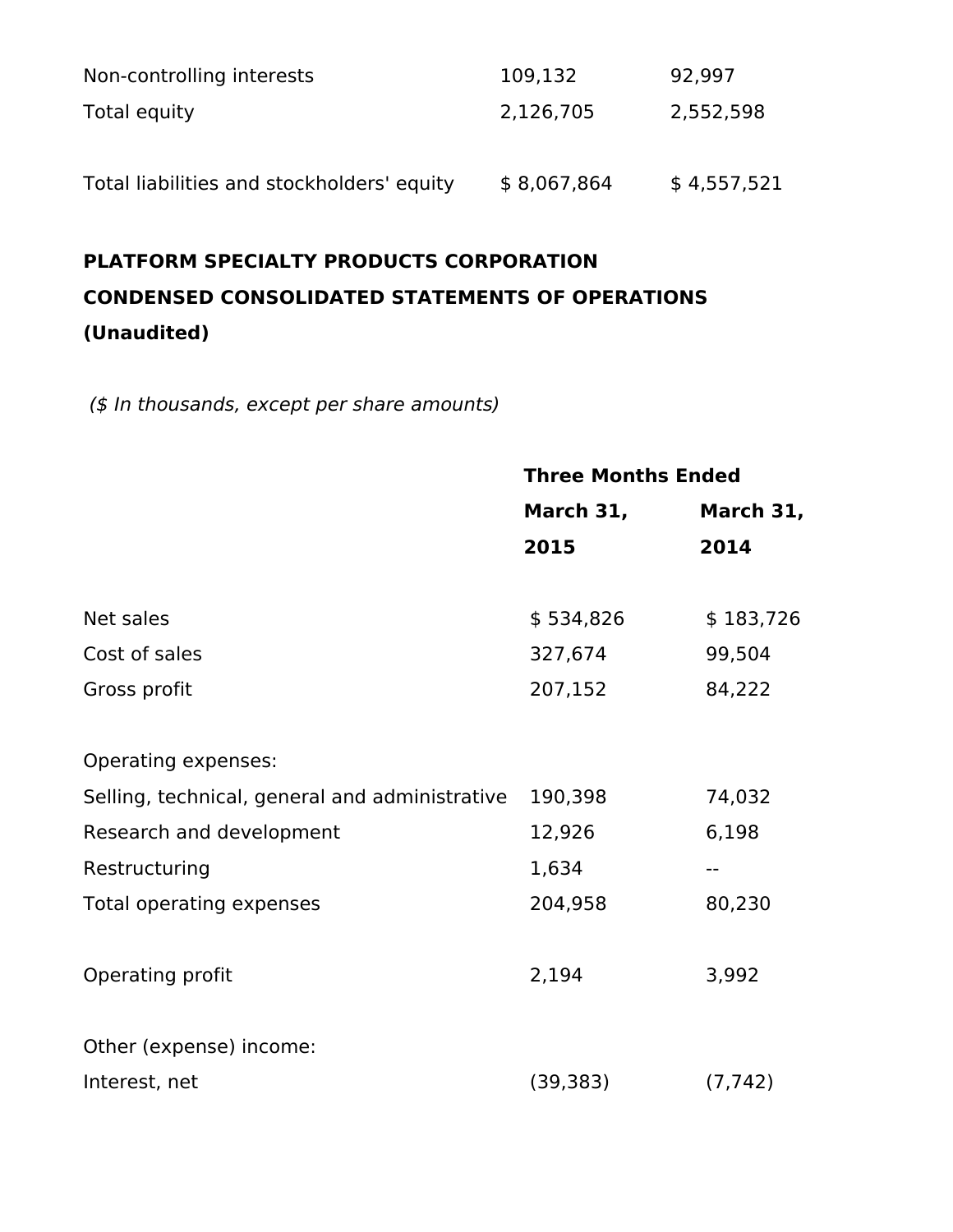| Other income (expense)                                      | 35,593    | (89)      |
|-------------------------------------------------------------|-----------|-----------|
|                                                             | (3,790)   | (7, 831)  |
| Loss before income taxes and non-controlling<br>interests   | (1, 596)  | (3,839)   |
| Income tax provision                                        | (24, 687) | (2,109)   |
| Net loss                                                    | (26, 283) | (5,948)   |
| Net income attributable to the non-<br>controlling interest | (417)     | (1, 469)  |
| Net loss attributable to common shareholders (26,700)       |           | (7, 417)  |
|                                                             |           |           |
| <b>Earnings (loss) per share</b>                            |           |           |
| <b>Basic</b>                                                | \$ (0.14) | \$ (0.07) |
| <b>Diluted</b>                                              | \$ (0.14) | \$ (0.07) |
|                                                             |           |           |
| <b>Weighted average shares outstanding</b>                  |           |           |
| (In thousands)                                              |           |           |
| <b>Basic</b>                                                | 191,916   | 107,160   |
| <b>Diluted</b>                                              | 191,916   | 107,160   |
|                                                             |           |           |

### **PLATFORM SPECIALTY PRODUCTS CORPORATION NON-GAAP PRO FORMA INCOME STATEMENTS**

|            | <b>Ended</b>  | <b>Ended</b>    | <b>Ended</b>  | <b>Ended</b> |
|------------|---------------|-----------------|---------------|--------------|
|            | <b>Months</b> | <b>Months</b>   | <b>Months</b> | <b>Mont</b>  |
|            | <b>Three</b>  | <b>Three</b>    | <b>Three</b>  | <b>Three</b> |
| amounts)   |               |                 |               |              |
| share      |               |                 |               |              |
| except per |               | <b>Adjusted</b> |               | <b>Adjus</b> |
| thousands, |               | As              |               | As           |
| $($ In     |               |                 |               |              |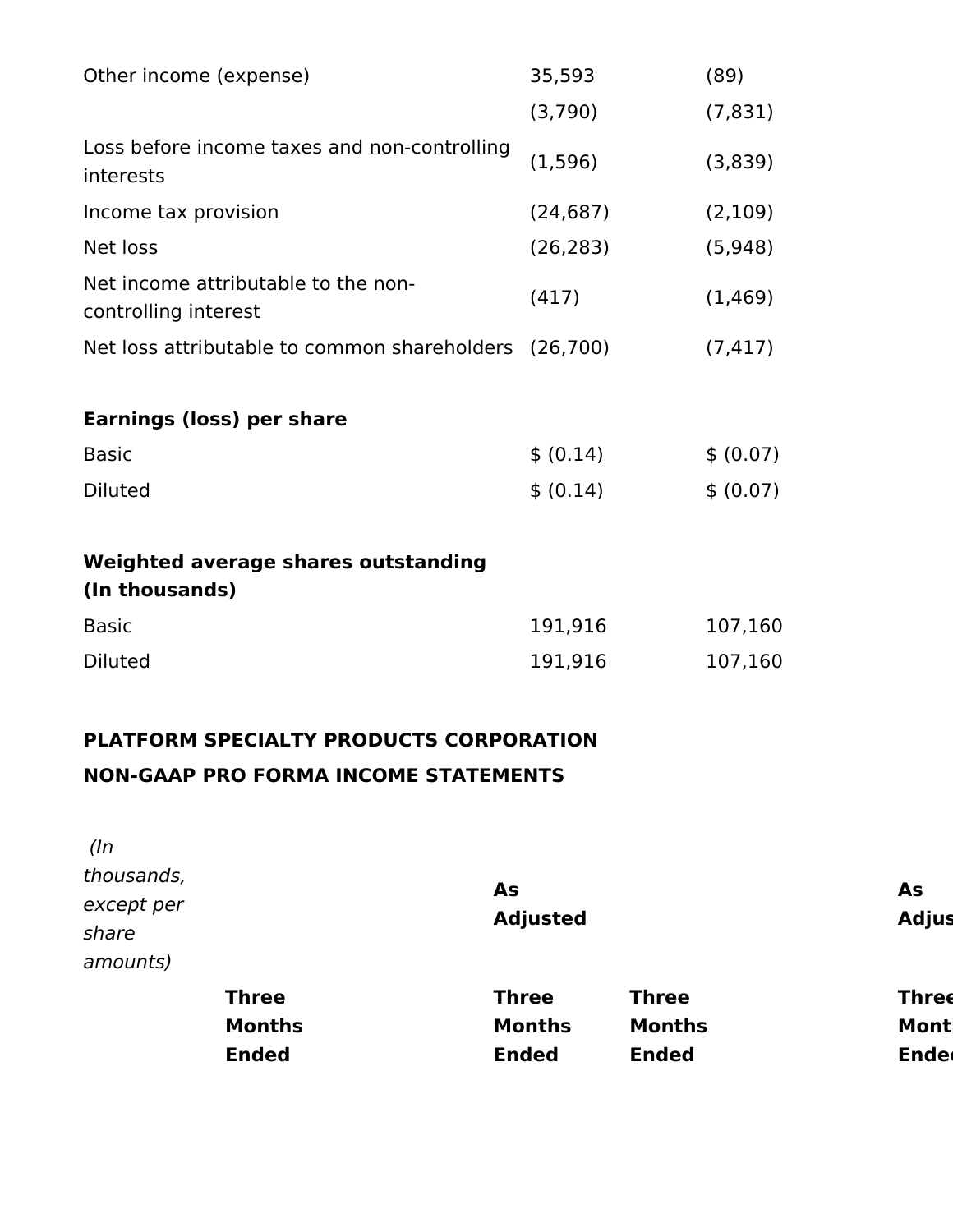| (Unaudited)                                             | <b>March</b><br>31, | <b>Adjustments</b> |              | <b>March</b><br>31,      | <b>March</b><br>31, | <b>Adjustments</b> |   | Marcl<br>31, |
|---------------------------------------------------------|---------------------|--------------------|--------------|--------------------------|---------------------|--------------------|---|--------------|
|                                                         | 2015                | 2015               |              | 2015                     | 2014                | 2014               |   | 2014         |
|                                                         |                     |                    |              |                          |                     |                    |   |              |
| Net sales                                               | \$534,826           | \$87,484           | $\mathsf{a}$ | \$622,310                | \$183,726           | \$482,973          | a | \$666        |
| Cost of sales                                           | 327,674             | 15,330             |              | a 343,004                | 99,504              | 285,803            |   | $a$ 385,3    |
| Gross profit                                            | 207,152             | 72,154             |              | 279,306                  | 84,222              | 197,170            |   | 281,3        |
|                                                         |                     |                    |              |                          |                     |                    |   |              |
| Operating<br>expenses:                                  |                     |                    |              |                          |                     |                    |   |              |
| Selling,<br>technical,<br>general and<br>administrative | 190,398             | (29, 487)          |              | a 160,911                | 74,032              | 85,426             |   | $a$ 159,4    |
| Research and<br>development                             | 12,926              | 3,485              |              | a 16,411                 | 6,198               | 9,336              |   | $a$ 15,53    |
| Restructuring                                           | 1,634               | (1,634)            |              | $\overline{\phantom{m}}$ |                     | --                 |   |              |
| Total<br>operating<br>expenses                          | 204,958             | (27, 636)          |              | 177,322                  | 80,230              | 94,762             |   | 174,9        |
| Operating<br>profit                                     | 2,194               | 99,790             |              | 101,984                  | 3,992               | 102,408            |   | 106,4        |
| Other income<br>(expense):                              |                     |                    |              |                          |                     |                    |   |              |
| Interest, net                                           | (39, 383)           | (7, 851)           |              | <b>b</b> $(47,234)$      | (7, 742)            | (39, 500)          |   | b(47,2)      |
| Other income<br>(expense)                               | 35,593              | (27,086)           |              | $c$ 8,507                | (89)                | --                 |   | (89)         |
|                                                         | (3,790)             | (34, 937)          |              | (38, 727)                | (7, 831)            | (39, 500)          |   | (47,3)       |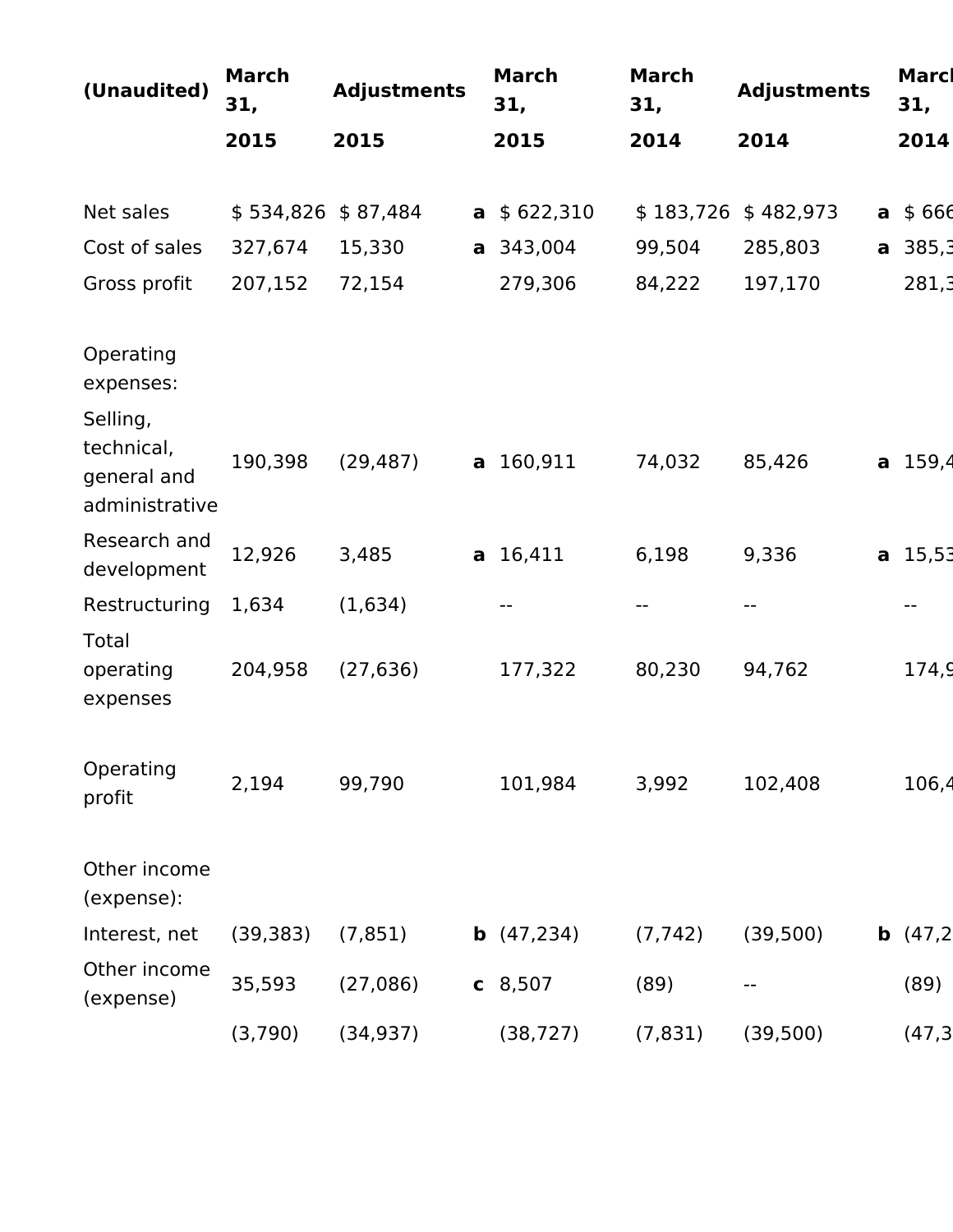| Loss (income)<br>before income                                                 |           |                          |                 |   |           |                            |                  |
|--------------------------------------------------------------------------------|-----------|--------------------------|-----------------|---|-----------|----------------------------|------------------|
| taxes and<br>non-<br>controlling<br>interests                                  | (1,596)   | 64,853                   | 63,257          |   | (3,839)   | 62,908                     | 59,06            |
| Income tax<br>provision                                                        | (24, 687) | 7,883                    | d(16,804)       |   | (2, 109)  | (15, 771)                  | d(17,8)          |
| Net (loss)<br>income                                                           | (26, 283) | 72,736                   | 46,453          |   | (5,948)   | 47,137                     | 41,18            |
| Net loss<br>(income)<br>attributable to<br>the non-<br>controlling<br>interest | (417)     | 350                      | <b>e</b> $(67)$ |   | (1, 469)  | 1,314                      | <b>e</b> $(155)$ |
| Net (loss)<br>income<br>attributable to (26,700)<br>common<br>shareholders     |           | 73,086                   | 46,386          |   | (7, 417)  | 48,451                     | 41,03            |
| <b>Earnings</b><br>(loss) per<br>share                                         |           |                          |                 |   |           |                            |                  |
| <b>Basic</b>                                                                   | \$ (0.14) | $- -$                    | \$0.24          |   | \$ (0.07) | --                         | \$0.2            |
| <b>Diluted</b>                                                                 | \$ (0.14) | $\overline{\phantom{m}}$ | \$0.21          |   | \$ (0.07) | $\overline{\phantom{m}}$   | \$0.1            |
| Weighted<br>average<br>shares<br>outstanding                                   |           |                          |                 |   |           |                            |                  |
| <b>Basic</b>                                                                   | 191,916   | $\overline{\phantom{m}}$ | 191,916         |   | 107,160   | $\overline{\phantom{a}}$ . | 191,9            |
| <b>Diluted</b>                                                                 | 191,916   | $\overline{\phantom{m}}$ | 225,723         | f | 107,160   | $\overline{\phantom{a}}$   | 225,7            |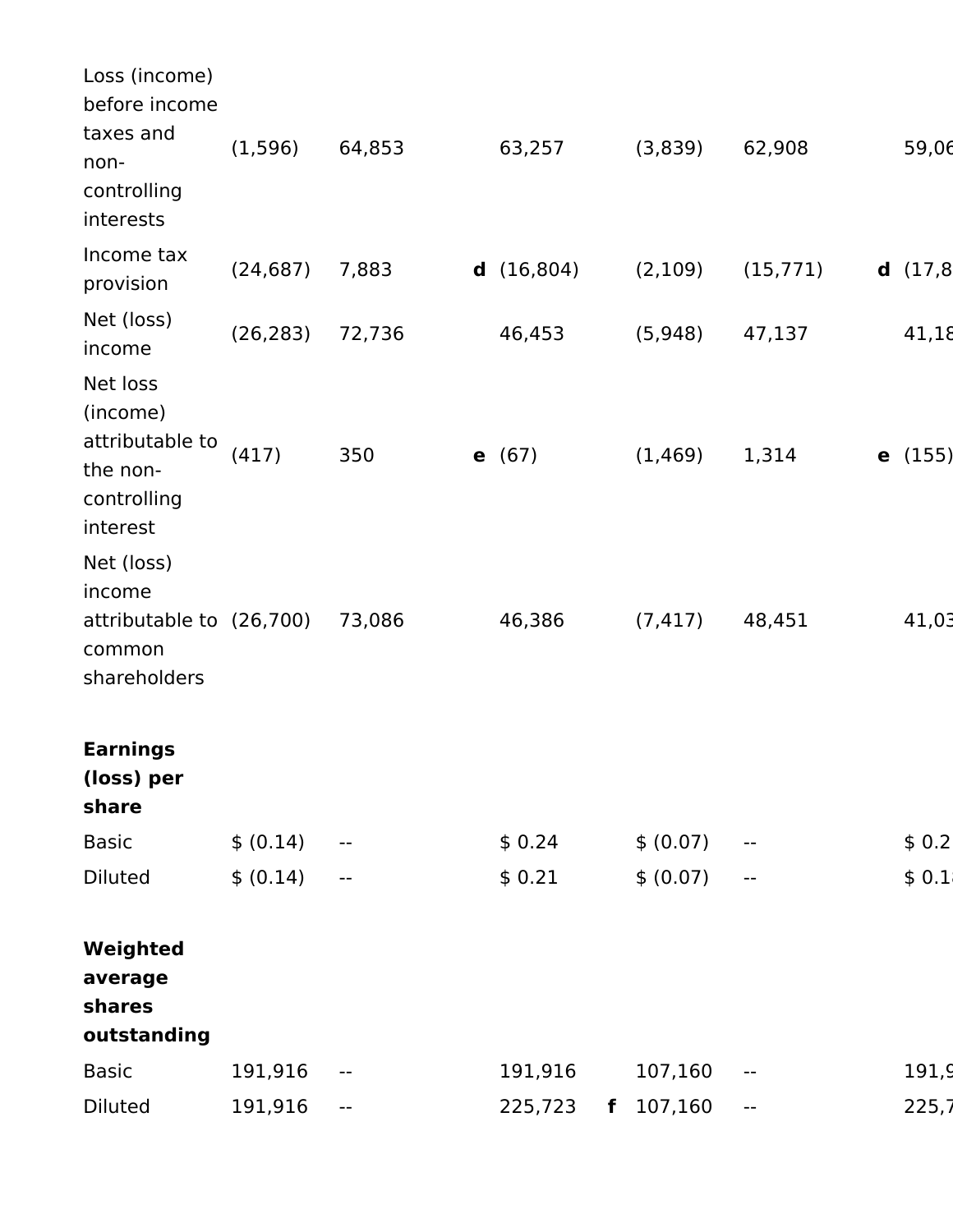**a** Adjustment to include Arysta full quarter results for Q1 2015 and Arysta, Chemtura and Ag full quarter results for Q1 2014. Refer to separate reconciliation for detail.

**b** Adjustment to reflect interest expense on debt levels for full quarter.

**c** Adjustment to reverse net foreign exchange gains primarily on external and intercompany foreign-denominated debt for Q1 2015.

**d** Adjustment to calculation of estimated effective tax rate of 26.6% and 30.3%, respectively 2015 and Q1 2014.

**e** Adjustment for reversal of the income (loss) attributable to the non-controlling interest res from the Arysta acquisition for Q1 2015 and the MacDermid acquisition for both Q1 2015 and 2014.

**f** Non-GAAP Diluted Shares are calculated as follows:

## **Outstanding**

**shares at March 31, 2015 192,222**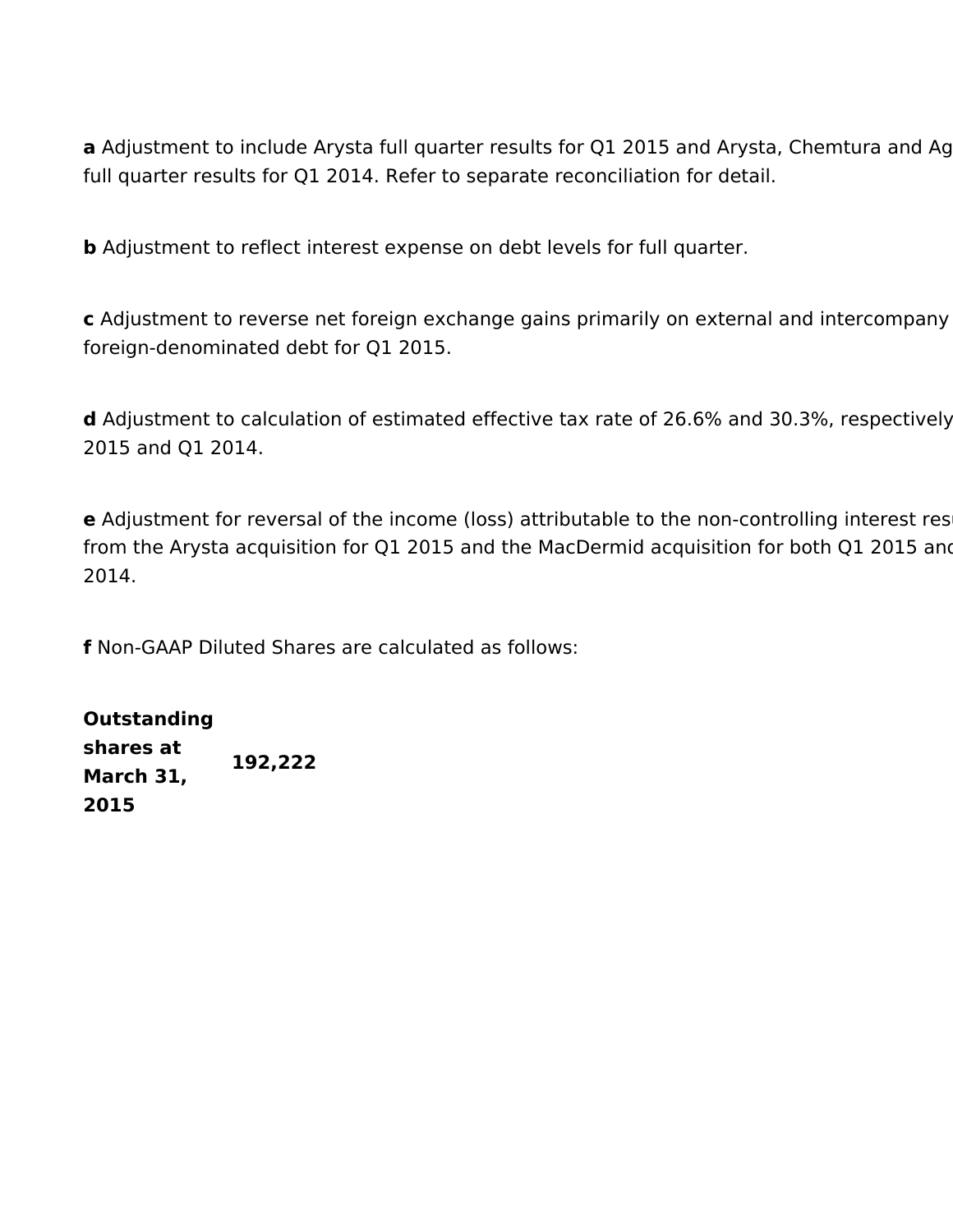Shares that would be issued on conversion of Series B Preferred Shares issued in connection with the Arysta transaction 22,108 Conversion of exchange rights held by selling stockholders of MacDermid 8,620 Common shares equivalent of founder's preferred shares 2,000 Vested Director stock 175 options Equity awards Equity awarus 598 **Adjusted Diluted shares at March 31, 2015 225,723**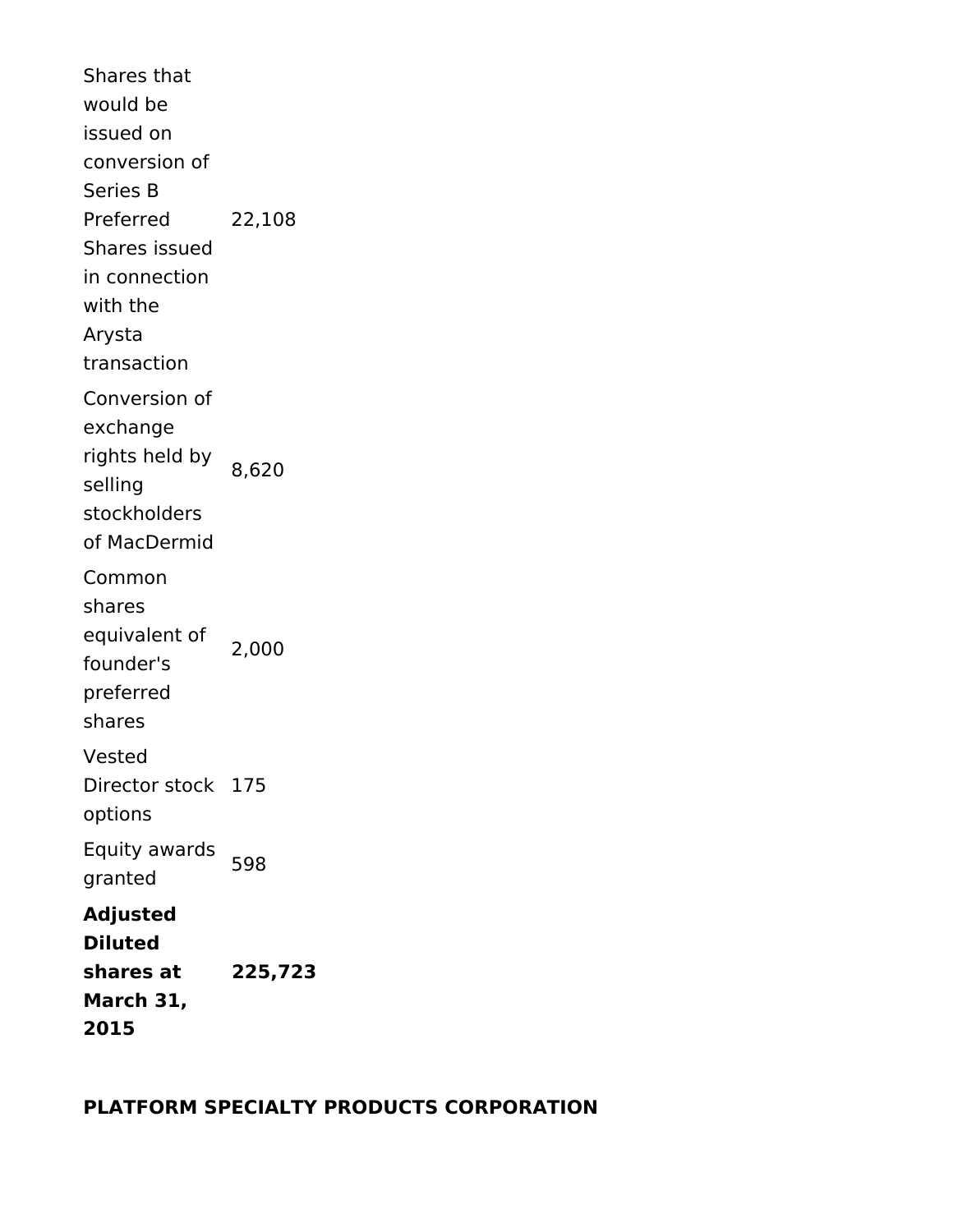### **DETAIL FOR NON-GAAP PRO FORMA ADJUSTMENTS IN OPERATING PROFIT**

 *(In thousands, except per share amounts)*

| (Unaudited)                                                                              | <b>Adjustments</b> | <b>Adjustments</b> |
|------------------------------------------------------------------------------------------|--------------------|--------------------|
|                                                                                          | 2015               | 2014               |
| <b>Adjustments to net sales</b>                                                          |                    |                    |
| Net sales for pre-acquisition periods                                                    | \$87,484           | \$482,973          |
| <b>Total Adjustments to pro-forma net</b><br>sales                                       | 87,484             | 482,973            |
| <b>Adjustments to cost of sales</b>                                                      |                    |                    |
| Cost of sales for pre-acquisition periods                                                | 54,056             | 299,343            |
| Reversal of manufacturer's profit in<br>inventory purchase accounting adjustments        | (36, 100)          | (11, 956)          |
| Adjustment to reverse incremental<br>depreciation expense from acquisitions              | (2,626)            | (1, 584)           |
| <b>Total Adjustments to pro-forma cost of</b><br>sales                                   | 15,330             | 285,803            |
| Adjustments to selling, technical,<br>general and administrative expense                 |                    |                    |
| Selling, technical, general and<br>administrative expense for pre-acquisition<br>periods | 38,752             | 105,081            |
| Adjustment to reverse contingent<br>consideration fair value adjustment                  | (2,700)            | (13,035)           |
| Adjustment to reverse transaction costs<br>associated with acquisitions                  | (31, 292)          |                    |
| Adjustment to reverse incremental<br>amortization expense from acquisitions              | (34, 247)          | (6,620)            |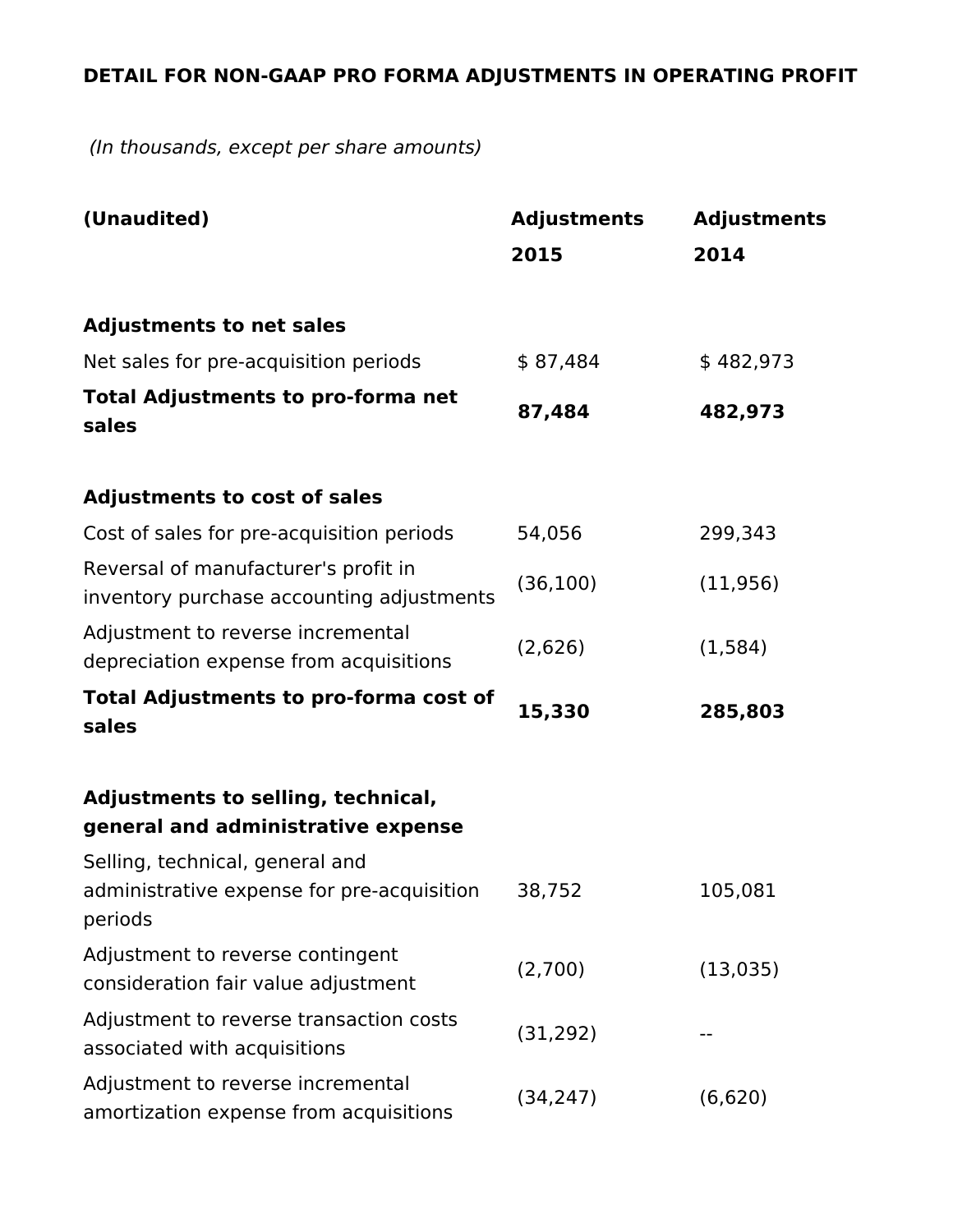| Total Adjustments to pro-forma selling, |         |  |  |  |  |  |
|-----------------------------------------|---------|--|--|--|--|--|
| (29, 487)                               | 85,426  |  |  |  |  |  |
|                                         |         |  |  |  |  |  |
|                                         |         |  |  |  |  |  |
|                                         |         |  |  |  |  |  |
|                                         |         |  |  |  |  |  |
| 3.485                                   | 9,336   |  |  |  |  |  |
|                                         |         |  |  |  |  |  |
| \$3,485                                 | \$9,336 |  |  |  |  |  |
|                                         |         |  |  |  |  |  |

### **PLATFORM SPECIALTY PRODUCTS CORPORATION CONDENSED CONSOLIDATED STATEMENTS OF CASH FLOWS (Unaudited)**

 *(\$ In thousands)*

|                                                                                                          | <b>Three Months Ended</b> |                  |  |
|----------------------------------------------------------------------------------------------------------|---------------------------|------------------|--|
|                                                                                                          | March 31,                 | <b>March 31,</b> |  |
|                                                                                                          | 2015                      | 2014             |  |
|                                                                                                          |                           |                  |  |
|                                                                                                          |                           |                  |  |
| Cash flows from operating activities:                                                                    |                           |                  |  |
| Net loss                                                                                                 | \$ (26, 283)              | \$ (5,948)       |  |
| Adjustments to reconcile net loss from operations<br>to net cash flows provided by operating activities: |                           |                  |  |
| Depreciation & amortization                                                                              | 47,936                    | 16,890           |  |
| Non-cash fair value adjustment to contingent<br>consideration                                            | 2,700                     | 13,000           |  |
| Manufacturer's profit in inventory adjustment                                                            | 36,100                    | 11,956           |  |
| Other, net                                                                                               | (1, 177)                  | (2, 132)         |  |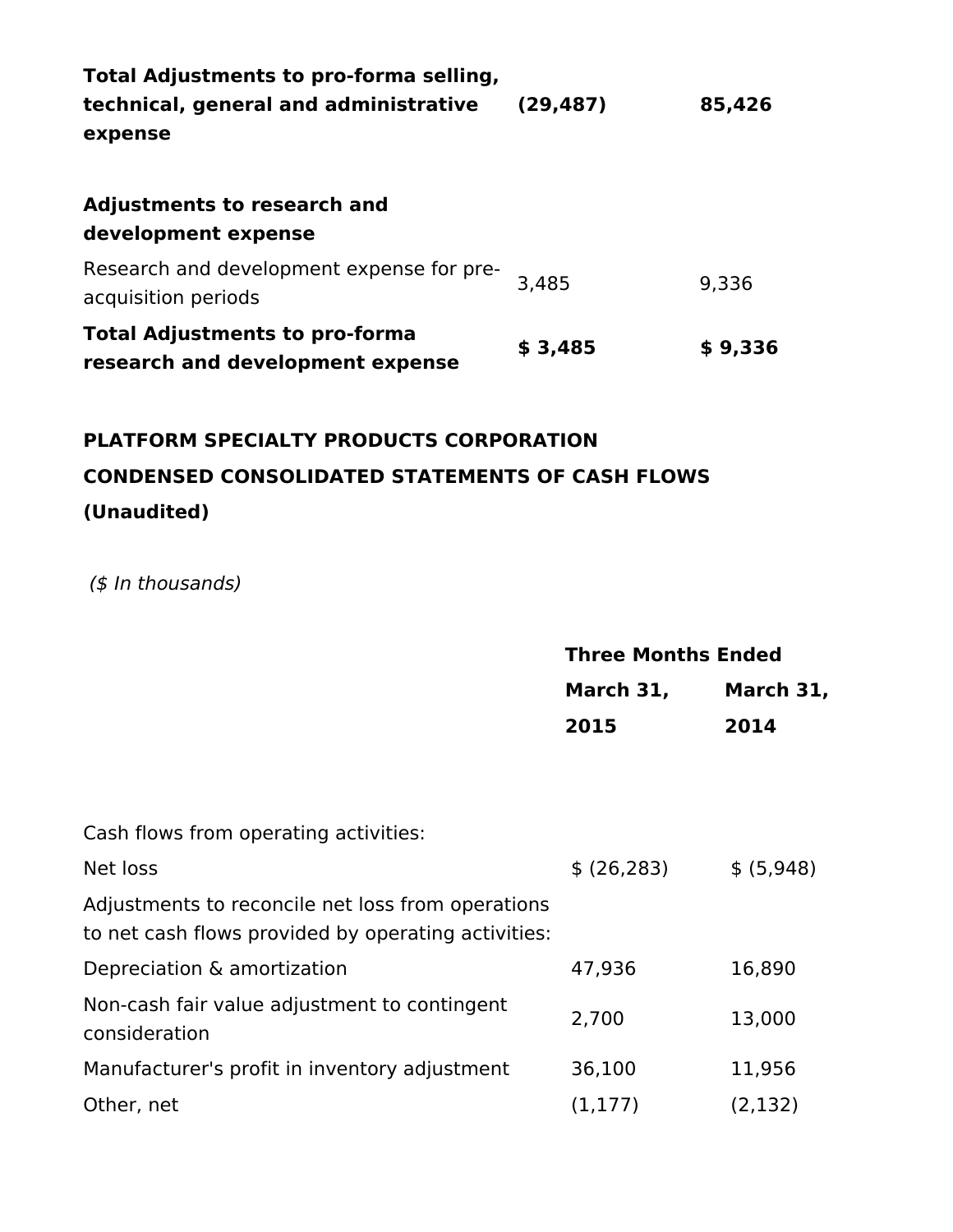| Changes in assets & liabilities, net of acquisitions            |               |                   |
|-----------------------------------------------------------------|---------------|-------------------|
| Changes in working capital                                      | (61, 159)     | (4, 877)          |
| Other assets and liabilities                                    | (68, 168)     | (7, 824)          |
| Net cash flows (used in) provided by operating<br>activities    | (70, 051)     | 21,065            |
| Cash flows from investing activities:                           |               |                   |
| Capital expenditures, net                                       | (20, 842)     | (2,025)           |
| Acquisition of business, net                                    | (2,789,155)   | 5,941             |
| Change in restricted cash                                       | 599,946       | $\qquad \qquad -$ |
| Investment in registrations of products                         | (8,399)       | --                |
| Other, net                                                      | 155           | (1, 114)          |
| Net cash flows (used in) provided by investing<br>activities    | (2, 218, 295) | 2,802             |
| Cash flows from financing activities:                           |               |                   |
| Proceeds from issuance of long term debt                        | 2,084,011     |                   |
| Change in revolving credit facilities, net                      | 157,946       | --                |
| Repayments of borrowings                                        | (3,634)       | (2,013)           |
| Proceeds from issuance of common stock, net                     | 1,023         | 172,463           |
| Payment of debt financing fees, net                             | (44, 592)     |                   |
| Other, net                                                      | 4,134         | (191)             |
| Net cash flows provided by financing activities                 | 2,198,888     | 170,259           |
| Effect of exchange rate changes on cash and cash<br>equivalents | (10, 560)     | (562)             |
| Net (decrease) increase in cash and cash<br>equivalents         | (100, 018)    | 193,564           |